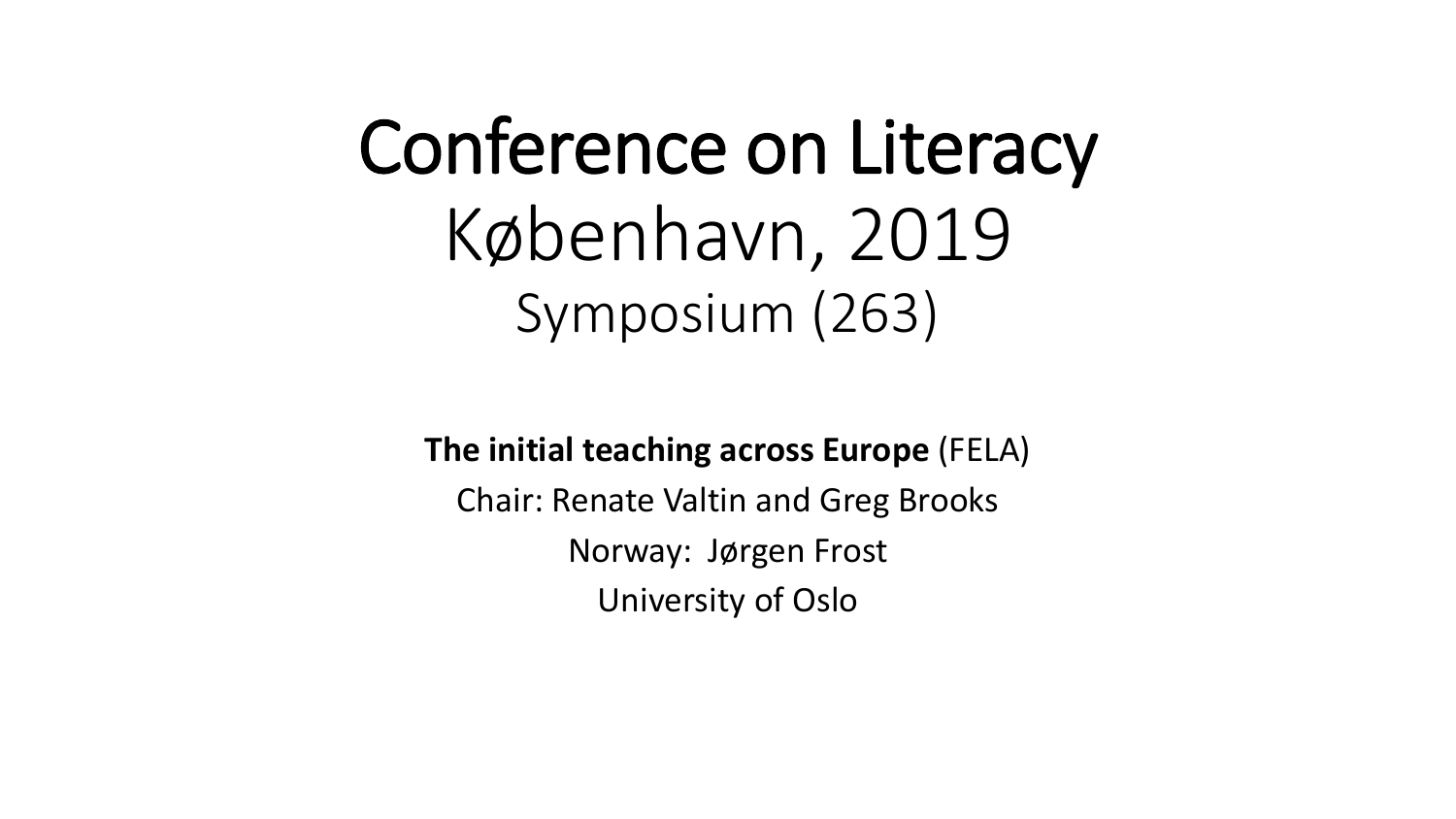### Norway 1

- Most schools have chosen a traditionel bottom-up strategy
- Letters as step-stones however not for all!
- Letter learning can open for comprehension and strategic insights
- Most children are able to learn to read after introduction to letters
- Some schools use language games to develop linguistic awarenes (Lundberg, Frost, & Petersen, 1988; Frost & Lønnegaard, 1995)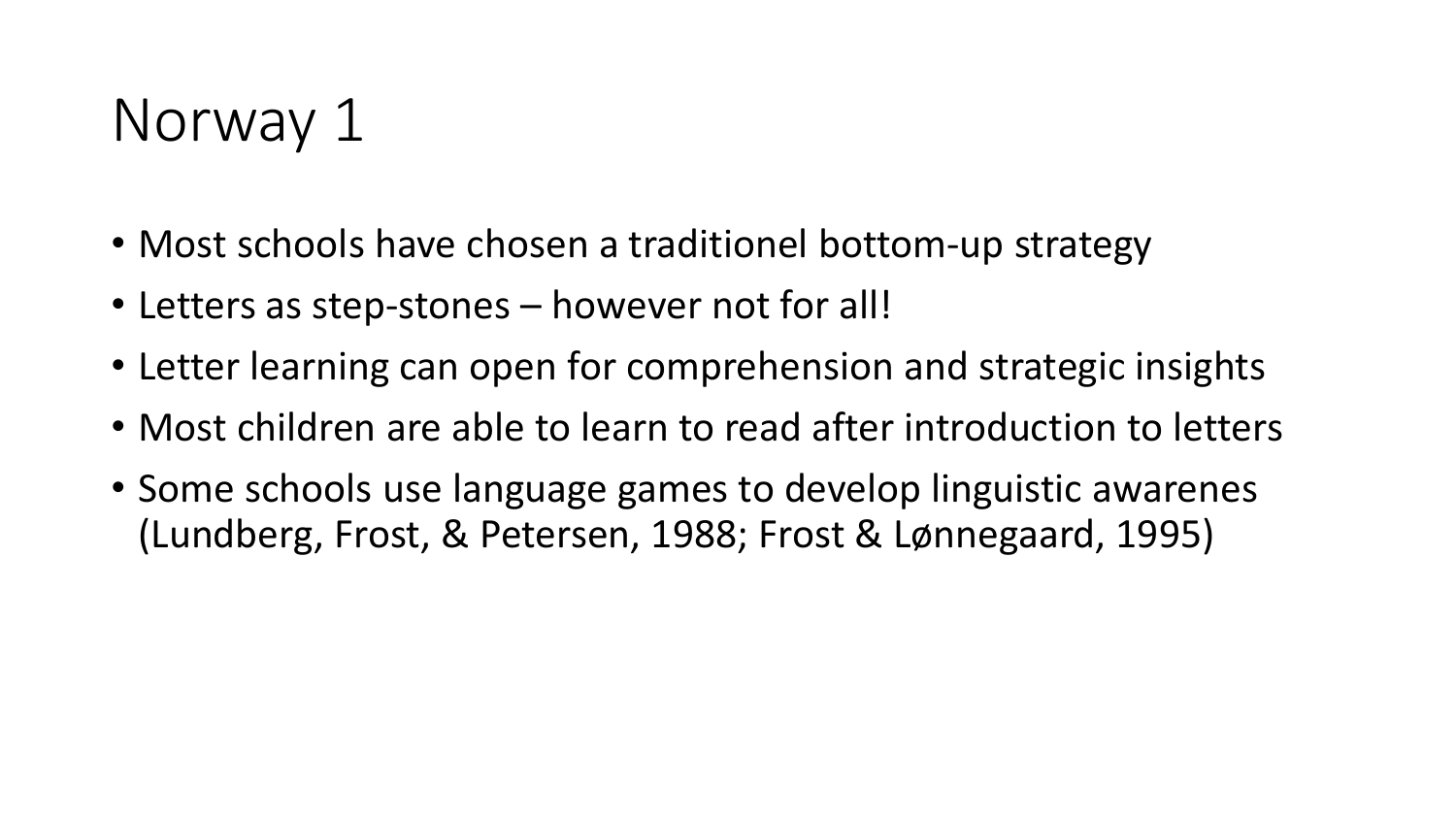### Norway 2

- Some schools have chosen a top-down strategy:
- Language production, experimental writing with invented spelling
- Positive results

(Hofslundsengen, Hagtvet, & Gustafsson, 2016; Oullette, Sénéchal, & Haley, 2013)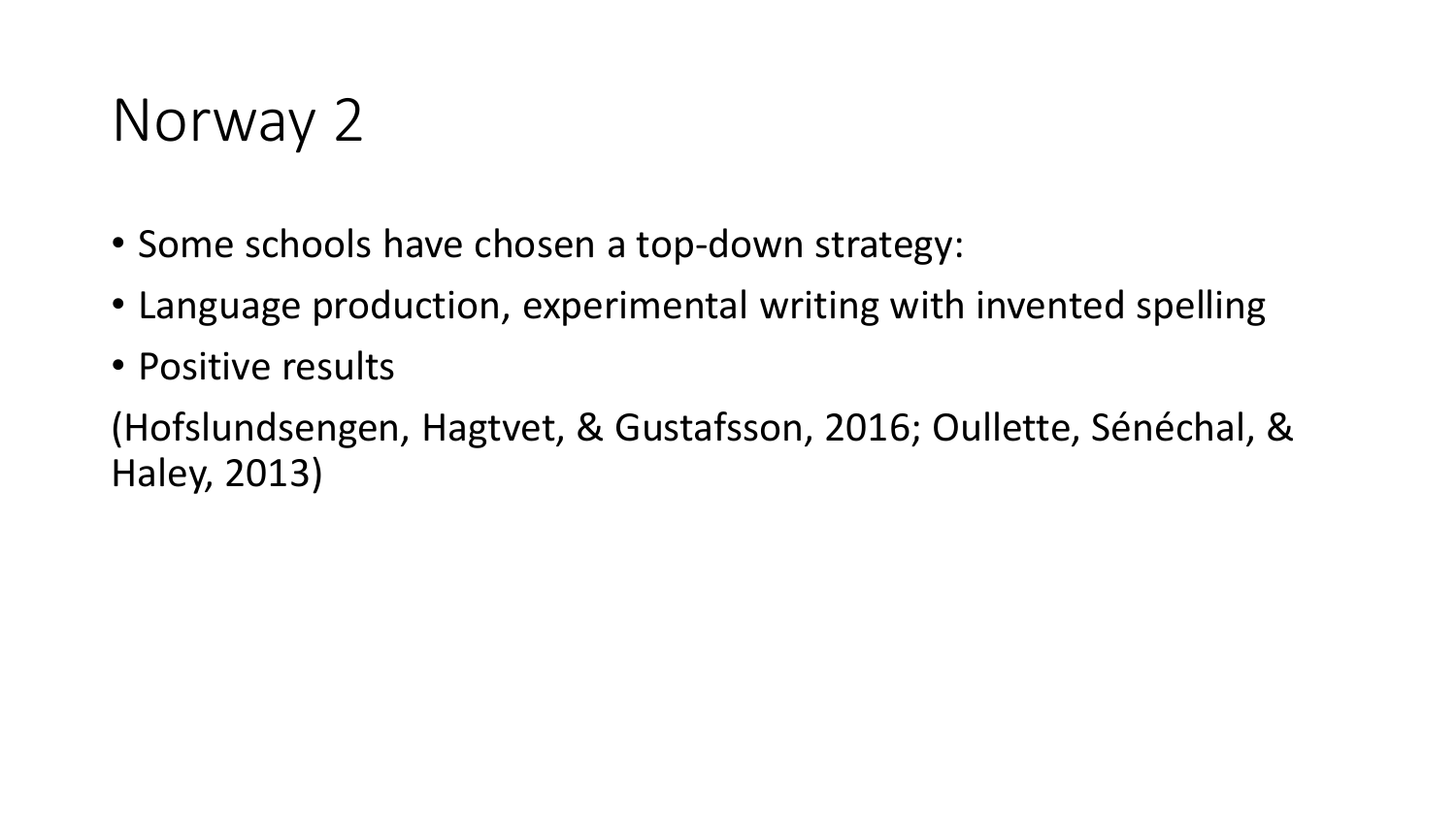### Reading as a focused language proces

- Language games focus the spoken language to develop ability to *phonological processing* (Frost, 2001)*, one of the two most important step-stones for early literacy development* (Snow*,* 2008*)*.
- The child focuses the sound structure in words and is taught to differentiate sounds and to separate and handle them
- Through invented spelling the child in addition learns to attach the sounds to letters (Hofslundsengen m.fl., 2016).
- In this way letters become functional units of language processing in spelling and reading (Frost, 2001).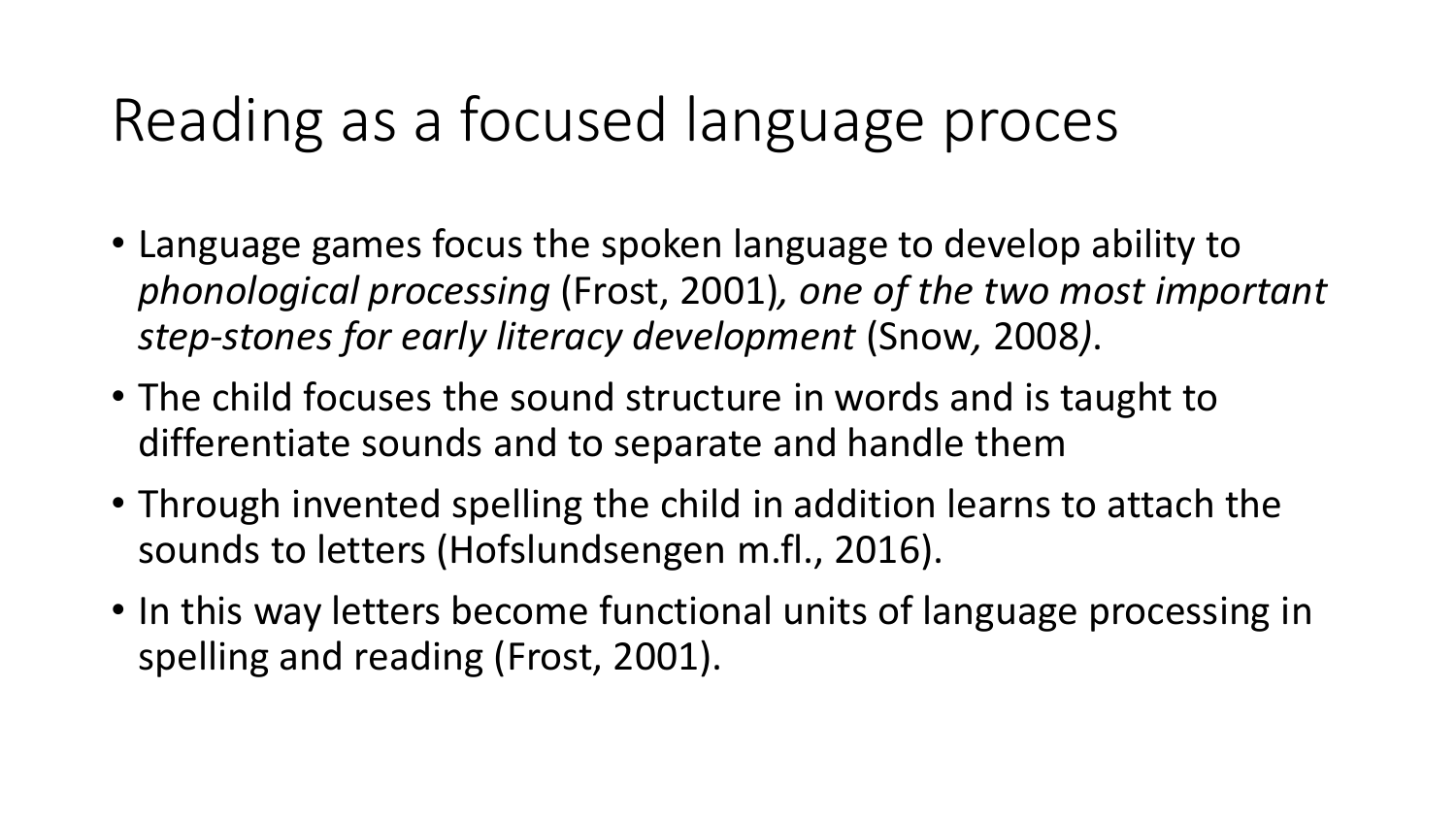#### Linguistic transparency (hypothesis)

- Invented spelling offers a variation of meetings with sound structures in words
- These meetings alone or through mediation by others might create tolerance for variation in pronunciation of sounds in words.
- Largest benefit in languages with low level of transparency.
- In this way the problem about degree of transparency might be minimized, compared to children who don't get these kind of linguistic experiences
- Both Norwegian and Canadian beginning readers seemed to profit from these experiences (Hofslundsengen m.fl. 2016: Ouéllétte m.fl. 2013)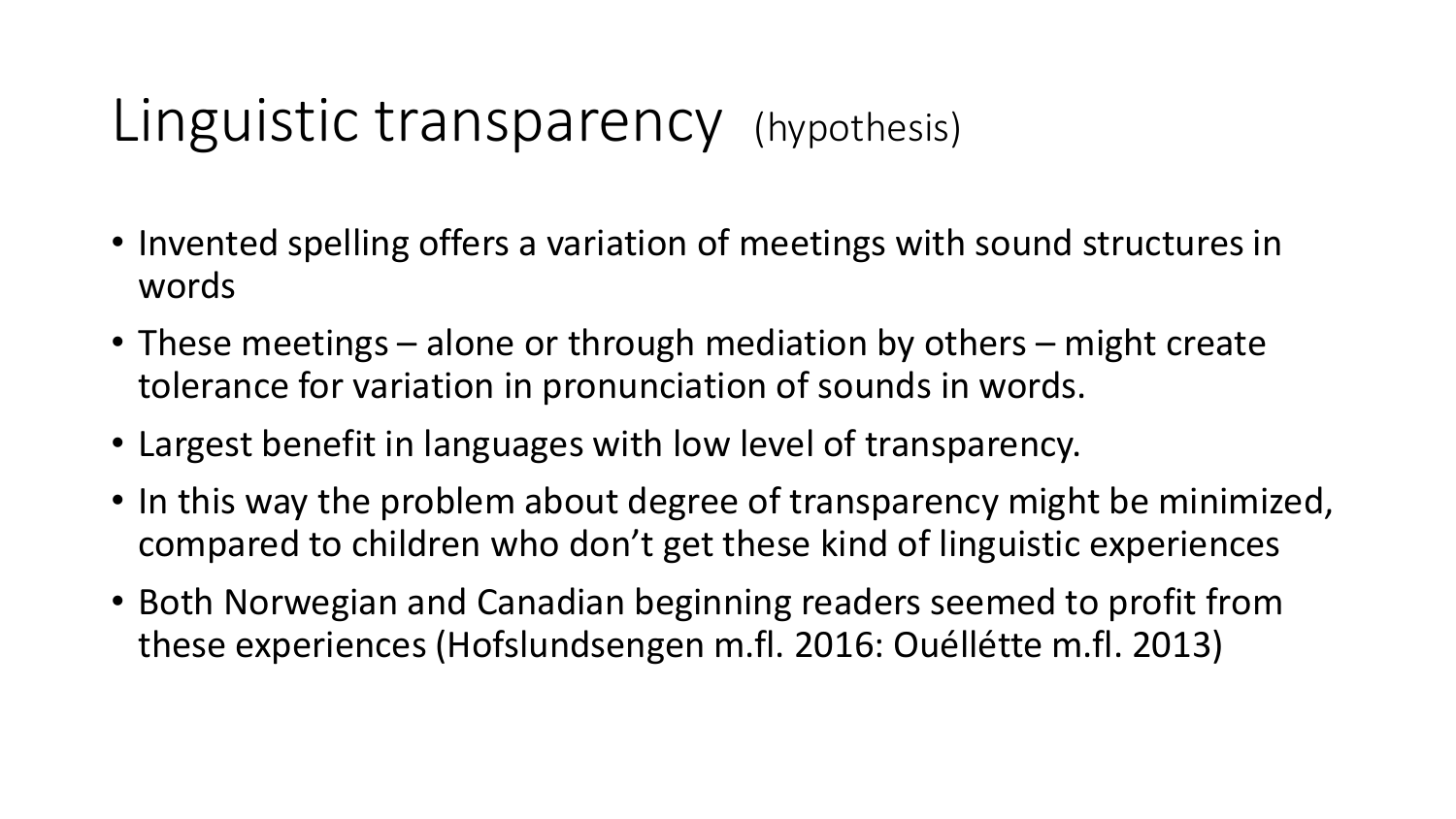## Basic thoughts for didactics in literacy learning

- Mediation is about facilitating learning by support in the child's proximal learning zone.
- Different didactic elements offer different opportunies for mediation.
- Activities for letter learning have less potential compared to activities with phonological processing. Letter learning profits from being part of a phonological processing task – like invented spelling.
- Accordingly, dynamic assessment seems to be ideal as tool for evaluation and planning regarding early literacy development.